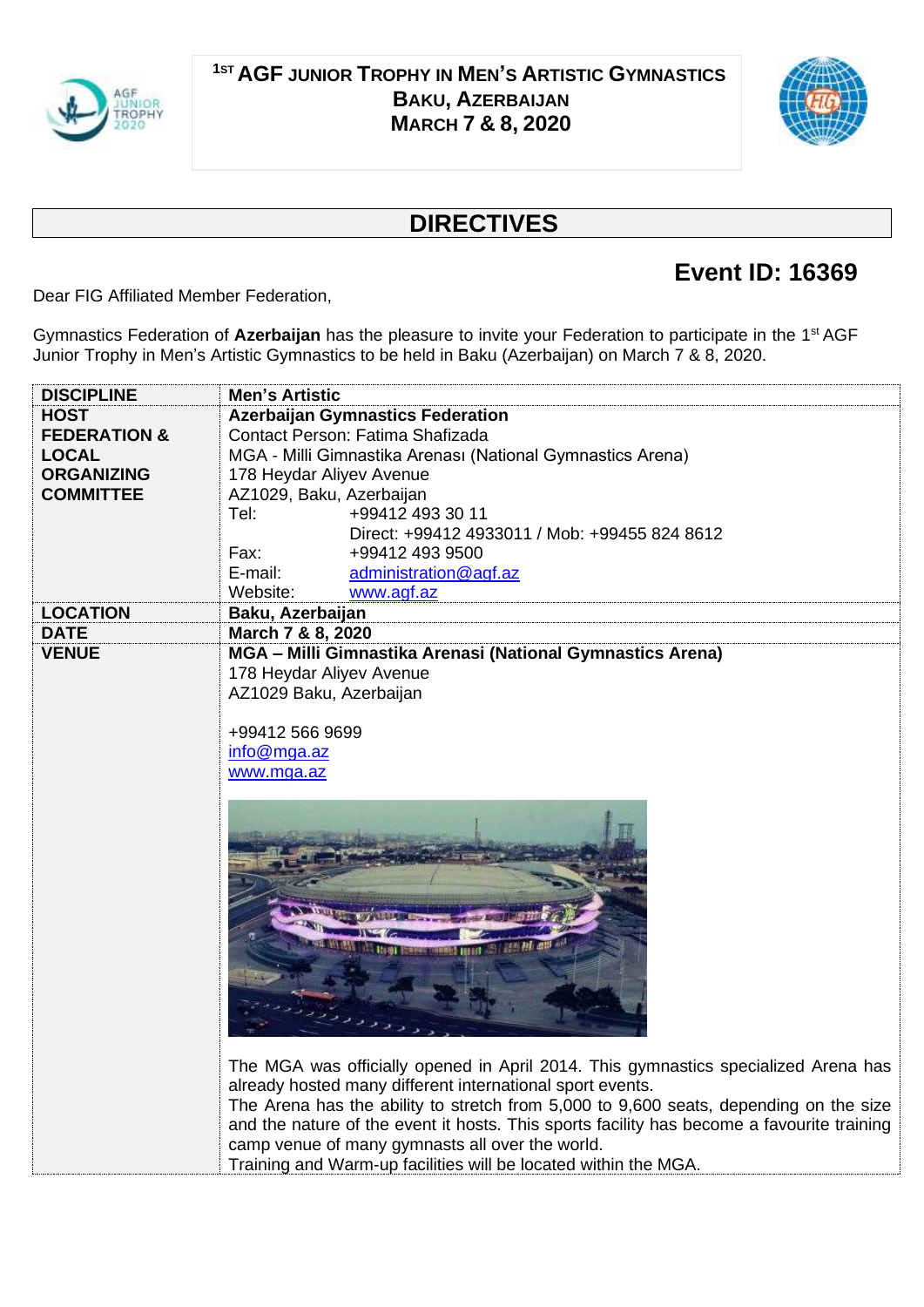| <b>APPARATUS</b><br><b>SUPPLIED</b>                           | A detailed list of SPIETH Gymnastics (FIG certified) equipment to be used for this event<br>will be published on the FIG website. For training, warm-up and competition identical<br>apparatus will be used.                                                                                                                                                                                                                                                                                                                                                                                                                                                                                                                                                                                                                                                                                                                                                                                       |
|---------------------------------------------------------------|----------------------------------------------------------------------------------------------------------------------------------------------------------------------------------------------------------------------------------------------------------------------------------------------------------------------------------------------------------------------------------------------------------------------------------------------------------------------------------------------------------------------------------------------------------------------------------------------------------------------------------------------------------------------------------------------------------------------------------------------------------------------------------------------------------------------------------------------------------------------------------------------------------------------------------------------------------------------------------------------------|
| <b>RULES AND</b><br><b>REGULATIONS</b>                        | The 1 <sup>st</sup> AGF Trophy in Men's Artistic Gymnastics will be organized under the following<br>FIG rules, as valid in the year of the competition, except for any deviation mentioned in<br>these directives:<br><b>Statutes</b><br>$\bullet$<br>Code of Ethics<br>$\bullet$<br><b>Technical Regulations</b><br>$\bullet$<br>Code of Points and relevant Newsletters<br>٠<br><b>General Judges' Rules</b><br>$\bullet$<br>Specific Judges' Rules<br>٠<br><b>Doping Control Rules</b><br>License rules (except for non-competitive events)<br>٠<br><b>Media Rules</b><br>$\bullet$<br><b>Apparatus Norms</b><br>٠<br>FIG Rules for Sanctioning (approval) of International Events<br>٠<br><b>Advertising and Publicity Rules</b><br>$\bullet$<br><b>Regulations for Awards Ceremonies</b><br>$\bullet$<br>Medical Organization of the Official FIG Competitions and Events<br>$\bullet$<br><b>Accreditation Rules</b><br>$\bullet$<br>and subsequent decisions of the FIG Executive Committee |
| <b>PROVISIONAL</b><br><b>SCHEDULE</b>                         | March 5:<br>Arrival of delegations<br>Training, podium training, Orientation<br>March 6:<br>meeting, Scoring System Training for Judges<br>Qualifications / Team Competition Ranking / All-Around Ranking<br>March 7:<br>March 8:<br><b>Apparatus Finals</b><br>March 9:<br><b>Departure of Delegations</b>                                                                                                                                                                                                                                                                                                                                                                                                                                                                                                                                                                                                                                                                                        |
| <b>COMPETITION</b><br><b>FORMAT</b>                           | <b>QUALIFICATIONS</b><br><b>Qualifying for Apparatus Finals / Team Competition Ranking / All-Around Ranking</b><br><b>TEAM COMPETITION RANKING</b><br>A team consists of 3 - 5 gymnasts, of which up to 4 compete on each apparatus. The 3<br>best scores on each apparatus are added and make the total result. The NF nominates<br>the team for each apparatus.<br>It is possible to participate with individual gymnasts, if a NF does not have a sufficient<br>number of gymnasts for a full team.<br><b>ALL-AROUND FINAL RANKING</b><br>A maximum of two gymnasts per federation are allowed to be in the list of medallists.<br><b>APPARATUS FINALS</b><br>The 8 highest ranked gymnasts on each apparatus from the qualifying competition will<br>be qualified for the corresponding apparatus finals.<br>A maximum of two gymnasts per federation will be allowed in the finals.                                                                                                           |
| <b>FEDERATIONS</b><br><b>INVITED</b>                          | The Organizing Member Federation invite all FIG Member Federations in good<br>standing.                                                                                                                                                                                                                                                                                                                                                                                                                                                                                                                                                                                                                                                                                                                                                                                                                                                                                                            |
| <b>SIZE OF</b><br><b>DELEGATION AND</b><br><b>FIG LICENSE</b> | Only gymnasts in good standing with the correct age and holding a valid FIG License<br>(applicable for juniors) at the time of registration until the end of the competitions may<br>participate.<br>The maximum size of the invited delegation is as follows:                                                                                                                                                                                                                                                                                                                                                                                                                                                                                                                                                                                                                                                                                                                                     |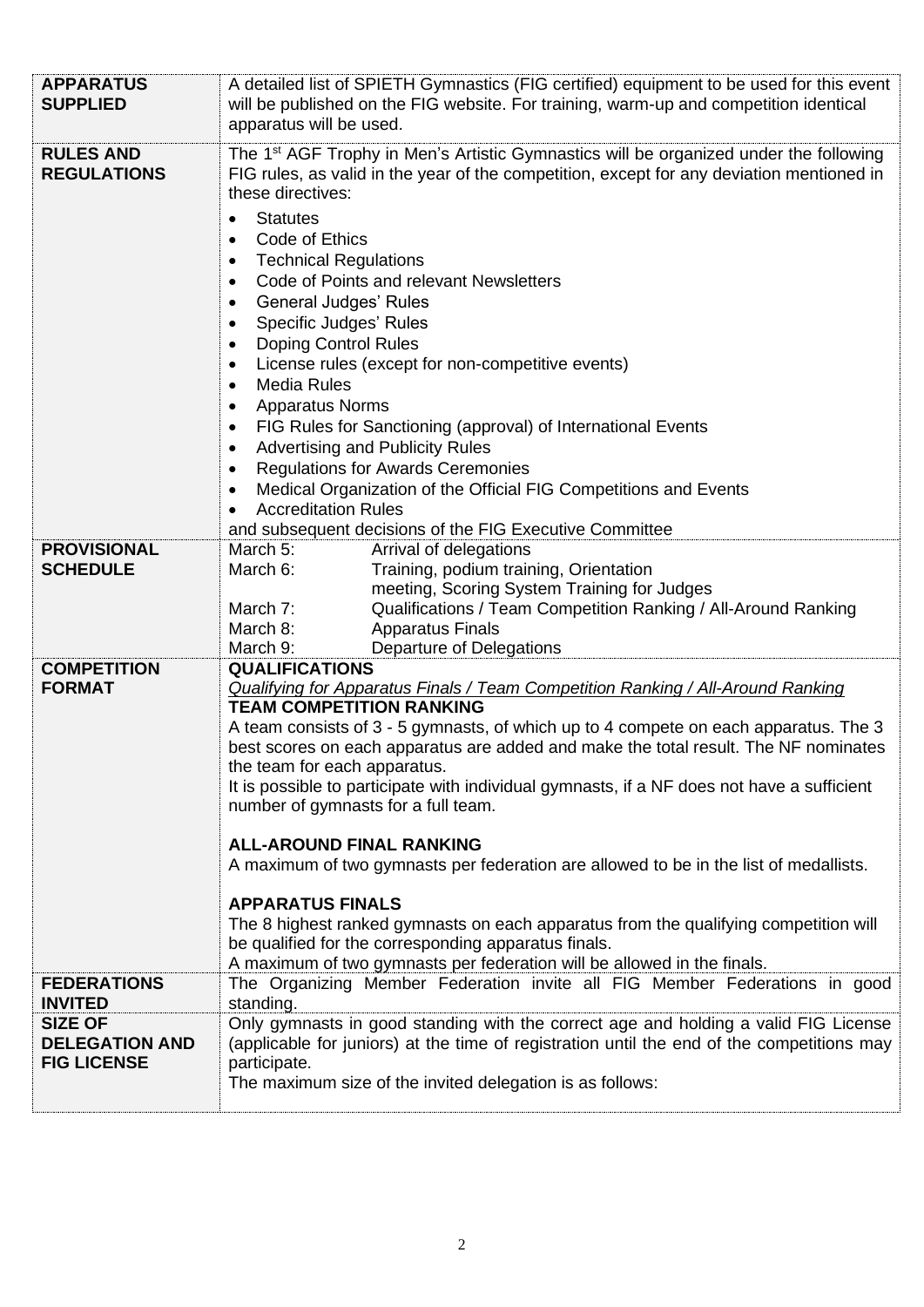|                        | <b>Head of Delegation</b>                                                                                                                                                                                                                       | 1                |                                                                                            |
|------------------------|-------------------------------------------------------------------------------------------------------------------------------------------------------------------------------------------------------------------------------------------------|------------------|--------------------------------------------------------------------------------------------|
|                        | Coaches                                                                                                                                                                                                                                         | $\overline{2}$   |                                                                                            |
|                        | Gymnasts                                                                                                                                                                                                                                        | 5                |                                                                                            |
|                        | <b>Medical Doctor</b>                                                                                                                                                                                                                           | 1                |                                                                                            |
|                        | <b>Paramedical Staff</b>                                                                                                                                                                                                                        | 1                |                                                                                            |
|                        | Judges                                                                                                                                                                                                                                          | 1/2              |                                                                                            |
|                        |                                                                                                                                                                                                                                                 |                  |                                                                                            |
| <b>AGE LIMITS</b>      | Juniors - gymnasts born in 2006-2003 (according to the FIG rules)                                                                                                                                                                               |                  |                                                                                            |
|                        |                                                                                                                                                                                                                                                 |                  |                                                                                            |
|                        | All gymnasts must have a licence valid until the end of the event.                                                                                                                                                                              |                  |                                                                                            |
| <b>JUDGES AND</b>      |                                                                                                                                                                                                                                                 |                  | All judges must have a current valid FIG Brevet in Men's Artistic Gymnastics.              |
| <b>JUDGES' PANELS</b>  |                                                                                                                                                                                                                                                 |                  | The Judges' Panels will be set up by a draw from the judges present at the event.          |
| <b>REGISTRATION</b>    |                                                                                                                                                                                                                                                 |                  |                                                                                            |
| <b>DEADLINES</b>       | Provisional registration                                                                                                                                                                                                                        | December 6, 2019 | (3 months prior to the event)                                                              |
|                        | Definitive registration                                                                                                                                                                                                                         | January 6, 2020  | (2 months prior to the event)                                                              |
|                        | Nominative registration                                                                                                                                                                                                                         | February 6, 2020 | (4 weeks prior to the event)                                                               |
|                        |                                                                                                                                                                                                                                                 |                  |                                                                                            |
|                        |                                                                                                                                                                                                                                                 |                  | Provisional entry form shall be sent to the LOC's following e-mail address:                |
|                        | administration@agf.az                                                                                                                                                                                                                           |                  |                                                                                            |
|                        |                                                                                                                                                                                                                                                 |                  | Definitive and Nominative entries must be made to the LOC on-line via SmartScoring         |
|                        |                                                                                                                                                                                                                                                 |                  | Digital Platform. The link and appropriate code to access the online platform will be sent |
|                        |                                                                                                                                                                                                                                                 |                  | to each participating Federation after the deadline of the Definitive Registration.        |
| <b>DRAWING OF LOTS</b> | The gymnasts' drawing of lots will take place at the AGF Office in Baku (AZE) after the                                                                                                                                                         |                  |                                                                                            |
|                        | closing date of the nominative registration and the participating countries will be<br>informed of the starting order accordingly.                                                                                                              |                  |                                                                                            |
| <b>ENTRY FEE</b>       | The non-reimbursable cost for the Entry Fee is as follows:                                                                                                                                                                                      |                  |                                                                                            |
|                        | EUR 50 .- per gymnast                                                                                                                                                                                                                           |                  |                                                                                            |
|                        |                                                                                                                                                                                                                                                 |                  |                                                                                            |
|                        | At the time of the Nominative registration (by February 6, 2020), the participating<br>federations must pay 100% of the entry fee to the OC.<br>Entries without payment of the entry fees will be considered as invalid and will be<br>refused. |                  |                                                                                            |
|                        |                                                                                                                                                                                                                                                 |                  |                                                                                            |
|                        |                                                                                                                                                                                                                                                 |                  |                                                                                            |
|                        |                                                                                                                                                                                                                                                 |                  |                                                                                            |
|                        |                                                                                                                                                                                                                                                 |                  |                                                                                            |
|                        |                                                                                                                                                                                                                                                 |                  |                                                                                            |
|                        |                                                                                                                                                                                                                                                 |                  |                                                                                            |
|                        |                                                                                                                                                                                                                                                 |                  |                                                                                            |
|                        |                                                                                                                                                                                                                                                 |                  |                                                                                            |
|                        |                                                                                                                                                                                                                                                 |                  |                                                                                            |
|                        |                                                                                                                                                                                                                                                 |                  |                                                                                            |
|                        |                                                                                                                                                                                                                                                 |                  |                                                                                            |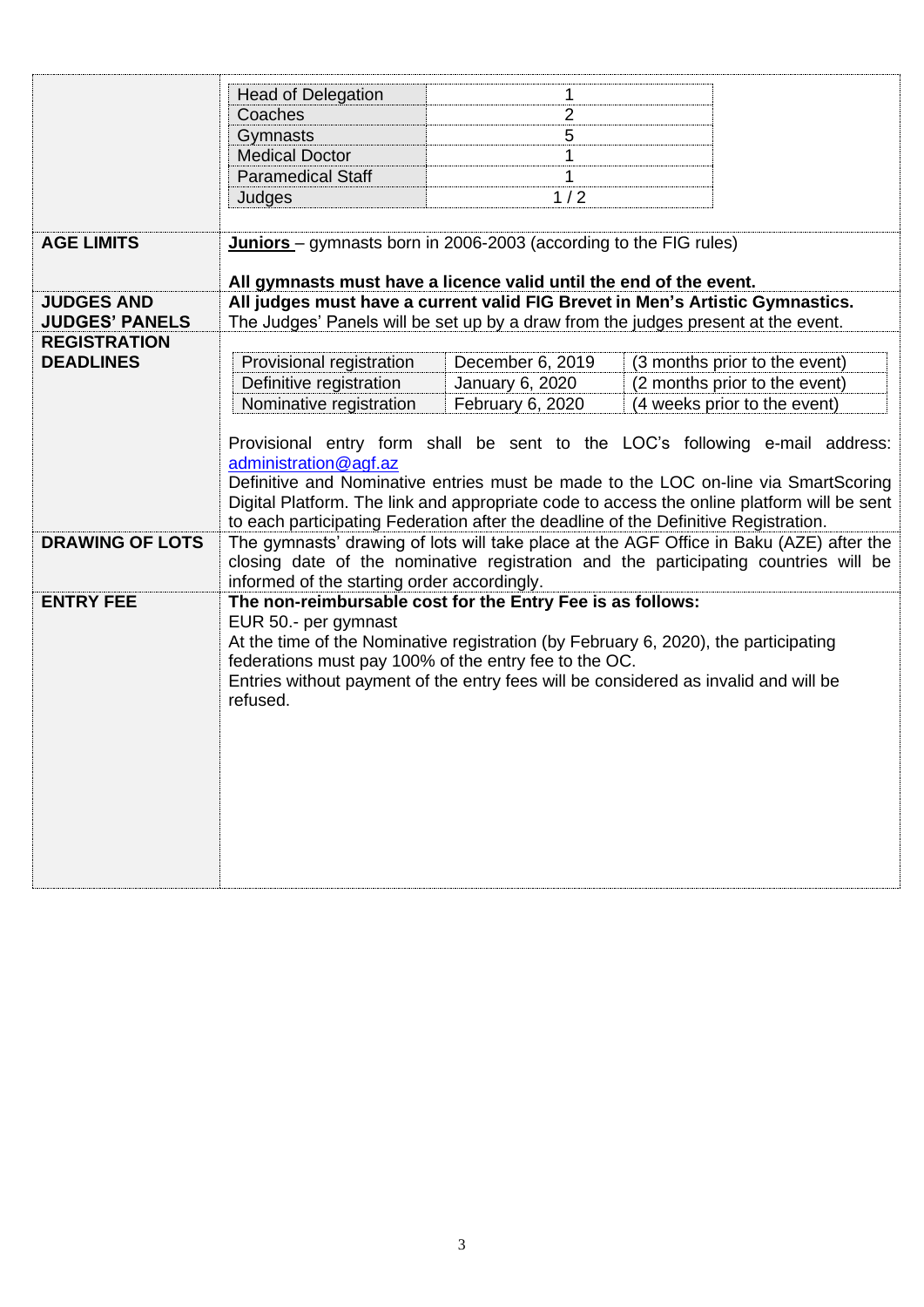| <b>ACCOMMODATION</b> | <b>Boulevard Hotel**** (Official Hotel)</b>                                               |
|----------------------|-------------------------------------------------------------------------------------------|
|                      | (located close to the city center)                                                        |
|                      | Address: Baku White City                                                                  |
|                      | Baku, Azerbaijan                                                                          |
|                      | Tel.: +99412 310 00 10                                                                    |
|                      | Fax.: +99412 310 00 11                                                                    |
|                      | Website: www.boulevardhotelbaku.com                                                       |
|                      | The costs per person/night at Boulevard Hotel are as follows:                             |
|                      | EUR 130.- (single room, including breakfast)                                              |
|                      | EUR 90.- (twin room, including breakfast)                                                 |
|                      |                                                                                           |
|                      | <b>Emerald Hotel*** (Low cost)</b>                                                        |
|                      | (located close to the training & competition venue)                                       |
|                      | Address: 4 Mehdi Abbasov str., Baku, Azerbaijan                                           |
|                      | Tel.: +99412 520 4441, +99412 520 4144                                                    |
|                      | Website: www.emeraldbaku.com                                                              |
|                      |                                                                                           |
|                      | The costs per person/night at Emerald Hotel are as follows:                               |
|                      | EUR 65.- (single room, including breakfast)                                               |
|                      | EUR 50.- (twin room, including breakfast)                                                 |
|                      |                                                                                           |
|                      |                                                                                           |
|                      | While the Accommodation Request must be submitted to the LOC online via                   |
|                      | SmartScoring Digital Platform by January 6, 2020 at the very latest, the Hotel rooms      |
|                      | will be allocated on a "first come, first serve" basis. The link and appropriate code for |
|                      | access to the online platform will be sent to each participating Federation after the     |
|                      | deadline of the Provisional Registration.                                                 |
|                      |                                                                                           |
|                      | 100% of the accommodation costs must be paid to the LOC by February 6, 2020.              |
|                      | Those Federations which do not wish to use the offered accommodation packages and         |
|                      | to reserve rooms through the LOC, will not be provided with transport.                    |
| <b>MEALS</b>         |                                                                                           |
|                      | The LOC proposes the following options for having meals at the below-mentioned            |
|                      | hotels/competition venue and costs which can be ordered by delegations if they wish:      |
|                      |                                                                                           |
|                      | <b>Boulevard Hotel</b><br>Lunch - EUR 25.- (each)                                         |
|                      |                                                                                           |
|                      | Dinner - EUR 30.- (each)                                                                  |
|                      | <b>Emerald Hotel</b>                                                                      |
|                      | Lunch - EUR 15.- (each)                                                                   |
|                      | Dinner - EUR 18.- (each)                                                                  |
|                      |                                                                                           |
|                      | <b>MGA</b> (competition venue)                                                            |
|                      | Lunch - EUR 15.- (each)                                                                   |
|                      | Dinner - EUR 18 .- (each)                                                                 |
|                      |                                                                                           |
|                      | The Meal Request must be submitted to the LOC online via SmartScoring Digital             |
|                      | Platform by February 6, 2020 at the very latest.                                          |
|                      | 100% of the costs for the meals must be paid to the LOC by February 6, 2020.              |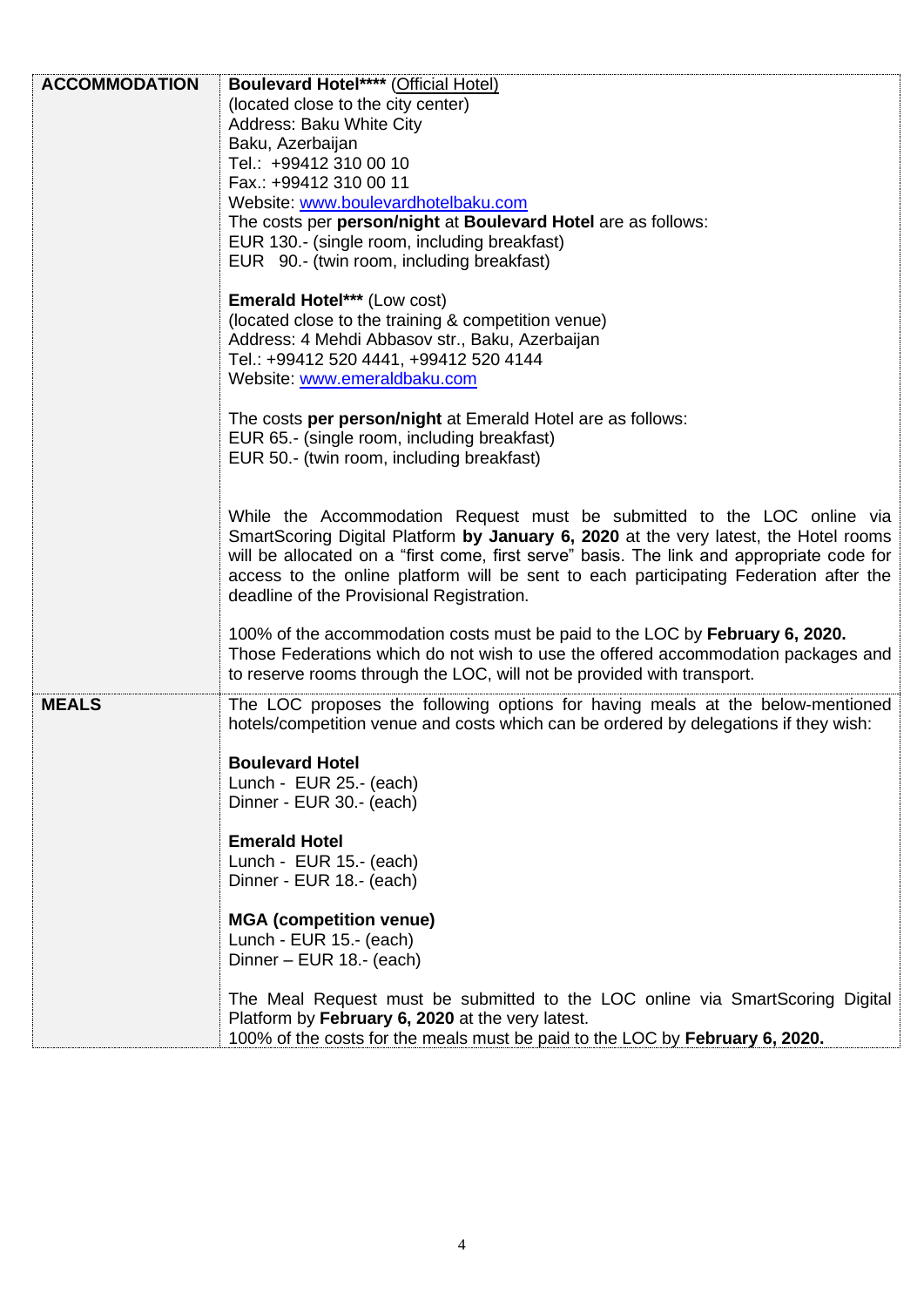| <b>CANCELLATION</b><br><b>POLICY</b>          | <b>Accommodation:</b><br>Rooms cancelled between January 6 and February 6, 2020 will be subject to a<br>cancellation fee of 20% of the total accommodation payment.<br>Rooms cancelled after February 6, 2020 until arrival of the delegations on site or "no<br>shows" will be subject to a cancellation fee of 100% of the total accommodation cost.<br><b>Meals</b><br>Meals cancelled after Fevruary 28, 2020 will be subject to a cancellation fee of 100%<br>of the total meal cost.                                                                                                                                                                                                                                                                                                                                                                                                  |
|-----------------------------------------------|---------------------------------------------------------------------------------------------------------------------------------------------------------------------------------------------------------------------------------------------------------------------------------------------------------------------------------------------------------------------------------------------------------------------------------------------------------------------------------------------------------------------------------------------------------------------------------------------------------------------------------------------------------------------------------------------------------------------------------------------------------------------------------------------------------------------------------------------------------------------------------------------|
|                                               |                                                                                                                                                                                                                                                                                                                                                                                                                                                                                                                                                                                                                                                                                                                                                                                                                                                                                             |
| <b>INTERNATIONAL</b><br><b>TRANSPORTATION</b> | The invited participating federations must pay for the International travel costs of their<br>delegation members.<br>The LOC will meet and see of the official members of the delegations at Heydar Aliyev<br>International Airport (GYD), bus or railway station in Baku (if accommodation booked<br>through the LOC).                                                                                                                                                                                                                                                                                                                                                                                                                                                                                                                                                                     |
|                                               | The Travel Details must be submitted to the LOC online via SmartScoring Digital<br>Platform by February 6, 2020.                                                                                                                                                                                                                                                                                                                                                                                                                                                                                                                                                                                                                                                                                                                                                                            |
| <b>LOCAL</b><br><b>TRANSPORTATION</b>         | The LOC will organize shuttle buses from Official Hotels to the Competition Venue<br>(training venue is within the competition venue) and back (if accommodation booked<br>through LOC).                                                                                                                                                                                                                                                                                                                                                                                                                                                                                                                                                                                                                                                                                                    |
| <b>VISA</b>                                   | Please verify immediately with your travel agent or Embassy or Consulate of Azerbaijan<br>in your country if a visa is required for your travel to Azerbaijan. The LOC will assist you<br>with a visa support letter provided that the request is made to the LOC online via<br>SmartScoring Digital Platform by February 6, 2020 at the latest. The link and sign in<br>details to access the online platform will be sent to the participating countries after the<br>definitive entry's deadline.<br>More information about the visa can be obtained on the following links:<br>http://www.mfa.gov.az/?language=en&options=content&id=184<br>1)<br>http://mfa.gov.az/?language=en&options=content&id=277<br>(2)<br>http://mfa.gov.az/files/file/visa%20fees.pdf<br>3)<br>www.evisa.gov.az<br>4)<br>The more information on visa can be obtained from the LOC's following e-mail address: |
|                                               | administration@agf.az                                                                                                                                                                                                                                                                                                                                                                                                                                                                                                                                                                                                                                                                                                                                                                                                                                                                       |
| <b>INSURANCE</b>                              | The Host Federation, the LOC and the FIG will not be held responsible for any liabilities<br>in case of accidents, illness, repatriation and the like.<br>The FIG Technical Regulations foresee that all participating Federations are<br>responsible for making their own arrangements to have the necessary valid insurance<br>coverage against illness, accidents and for repatriation for all the members of their<br>Delegation.<br>The LOC will verify the insurance upon arrival of the delegation members (e.g. cover<br>note or photocopy of the valid policy).<br>Delegation members with insufficient insurance cover must inform the LOC in advance.<br>The LOC will subsequently offer insurance at the Federations own charge as follows:<br>15 Euro per person/day.                                                                                                          |
| <b>ACCREDITATION</b>                          | Accreditation cards will be distributed at the Accreditation Centre situated at the                                                                                                                                                                                                                                                                                                                                                                                                                                                                                                                                                                                                                                                                                                                                                                                                         |
|                                               | Competition Venue upon arrival of the delegations.<br>The following items will be checked there with the Heads of delegations:<br>The passport of gymnasts and all members of the delegations<br>$\bullet$<br>Fulfilment of all financial obligations<br>$\bullet$<br>Transport - Departure<br>$\bullet$<br>The medical insurance for the members of the delegations<br>٠<br>National anthem and national flag<br>$\bullet$<br>In order to accelerate the process of the accreditation, each participating Federation is<br>kindly requested to upload photos and passport copy of each member of its delegation                                                                                                                                                                                                                                                                            |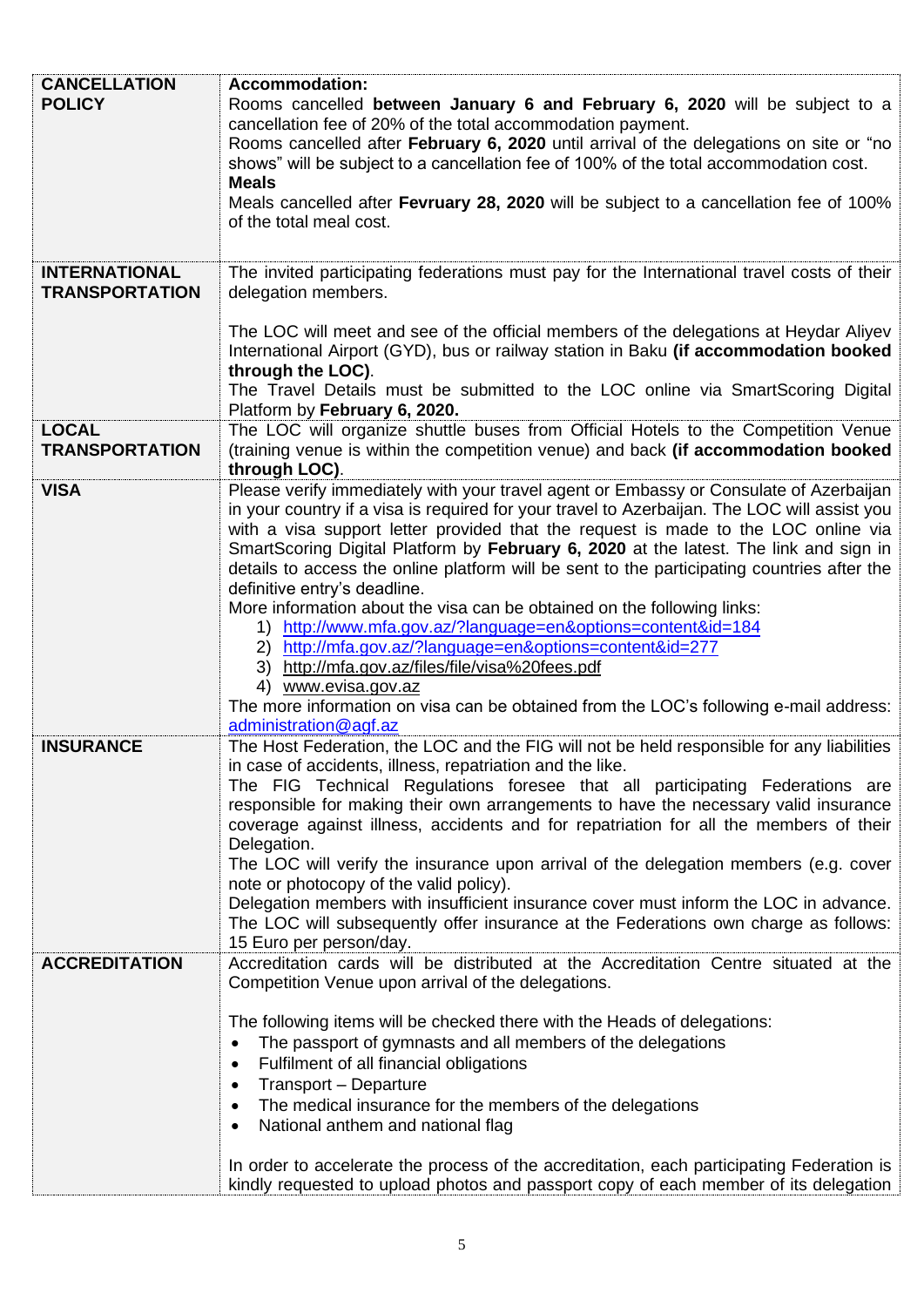|                                            | (gymnasts, head of delegation, judges, coaches, medical staff and etc.) to the LOC via<br>SmartScoring Digital Platform. |                         |  |
|--------------------------------------------|--------------------------------------------------------------------------------------------------------------------------|-------------------------|--|
|                                            | The deadline for the photos upload (identity colour photo in JPG format, size $-$ 45mm x                                 |                         |  |
|                                            | 35mm, resolution: 800x600plx) is February 6, 2020. Please clearly indicate the                                           |                         |  |
|                                            | corresponding full name (with correct spelling) in the file title.                                                       |                         |  |
|                                            |                                                                                                                          |                         |  |
|                                            | Uploading of photos in due time will prevent the delegations from waiting at the                                         |                         |  |
|                                            | accreditation centre.                                                                                                    |                         |  |
| <b>FINANCIAL</b>                           | Federations which have not fulfilled their financial obligations towards the LOC by the                                  |                         |  |
| <b>OBLIGATIONS</b>                         | given deadline in the Invitation/Directives may still have the possibility to participate, but                           |                         |  |
|                                            | the LOC will not guarantee the hotel booking, meals and local transportation.                                            |                         |  |
|                                            | Federations which have not fulfilled their financial obligations towards the Organizing                                  |                         |  |
|                                            | Member federations upon arrival will not be accredited.                                                                  |                         |  |
| <b>BANK ACCOUNT</b>                        | Beneficiary: Azerbaijan Gymnastics Federation                                                                            |                         |  |
| <b>INFORMATION</b>                         | Beneficiary's account: AZ75PAHA38190EURHC0190012035                                                                      |                         |  |
|                                            | Bank: "PASHA Bank", Baku, Azerbaijan                                                                                     |                         |  |
|                                            | <b>SWIFT PAHAAZ22</b>                                                                                                    |                         |  |
|                                            | Correspondent: Raiffeisen Bank International AG                                                                          |                         |  |
|                                            | Account with Institution: Am Stadtpark 9, 1030 Vienna                                                                    |                         |  |
|                                            | Correspondent account: 1-55.081.095<br><b>SWIFT BIC: RZBAATWW</b>                                                        |                         |  |
|                                            |                                                                                                                          |                         |  |
|                                            | Each participating member Federation is kindly requested to integrate the payment's                                      |                         |  |
|                                            | purpose as follows: the 1 <sup>st</sup> AGF Trophy in Men's Artistic Gymnastics in 2020.                                 |                         |  |
|                                            | The participating federation is responsible for covering all bank fees in connection with                                |                         |  |
|                                            | the bank transfers.                                                                                                      |                         |  |
|                                            |                                                                                                                          |                         |  |
| <b>EVENT MANAGER</b>                       | Natalya Bulanova<br>Tel.: +99412 493 3011                                                                                |                         |  |
|                                            | E-mail: td@agf.az                                                                                                        |                         |  |
| <b>MEDIA</b>                               | Communication policy is planned to be implemented via the Federation's official                                          |                         |  |
|                                            | website, Facebook page and twitter account.                                                                              |                         |  |
|                                            | <b>Press Officer</b>                                                                                                     |                         |  |
|                                            | Sara Zeynalova                                                                                                           |                         |  |
|                                            | Tel:<br>+99412 493 3011                                                                                                  |                         |  |
| <b>SOCIAL MEDIA</b>                        | E-mail: media@agf.az<br>www.facebook.com/pages/Azerbaijan-Gymnastics Federation/156431321068611                          |                         |  |
|                                            | https://www.youtube.com/channel/UCI8-Mfc5w5pchi33D2aWmxA                                                                 |                         |  |
|                                            | www.twitter.com/AzerbaijanGym                                                                                            |                         |  |
|                                            | https://www.instagram.com/agf.az/                                                                                        |                         |  |
| <b>MEDICAL SERVICES</b>                    | The Local Organizing Committee will provide first aid                                                                    | medical<br>services.    |  |
|                                            | Physiotherapists will be present during the competitions.                                                                |                         |  |
| <b>SCORING, RESULT</b>                     | SMART SCORING Company will provide a scoring and result service, including video                                         |                         |  |
| <b>SERVICE AND</b><br><b>VIDEO CONTROL</b> | control system.                                                                                                          |                         |  |
| <b>DEADLINES</b>                           |                                                                                                                          |                         |  |
| <b>SUMMARY</b>                             | <b>Provisional Registration</b>                                                                                          | <b>December 6, 2019</b> |  |
|                                            | (via email)                                                                                                              |                         |  |
|                                            | <b>Definitive Registration</b>                                                                                           | <b>January 6, 2020</b>  |  |
|                                            | (via e-mail)                                                                                                             |                         |  |
|                                            | <b>Nominative Registration</b>                                                                                           | <b>February 6, 2020</b> |  |
|                                            | (online, via SmartScoring Digital Platform)                                                                              |                         |  |
|                                            | <b>Accommodation Request</b><br>(online, via SmartScoring Digital Platform)                                              | January 6, 2020         |  |
|                                            |                                                                                                                          |                         |  |
|                                            | <b>Travel Details' Submission</b>                                                                                        | February 6, 2020        |  |